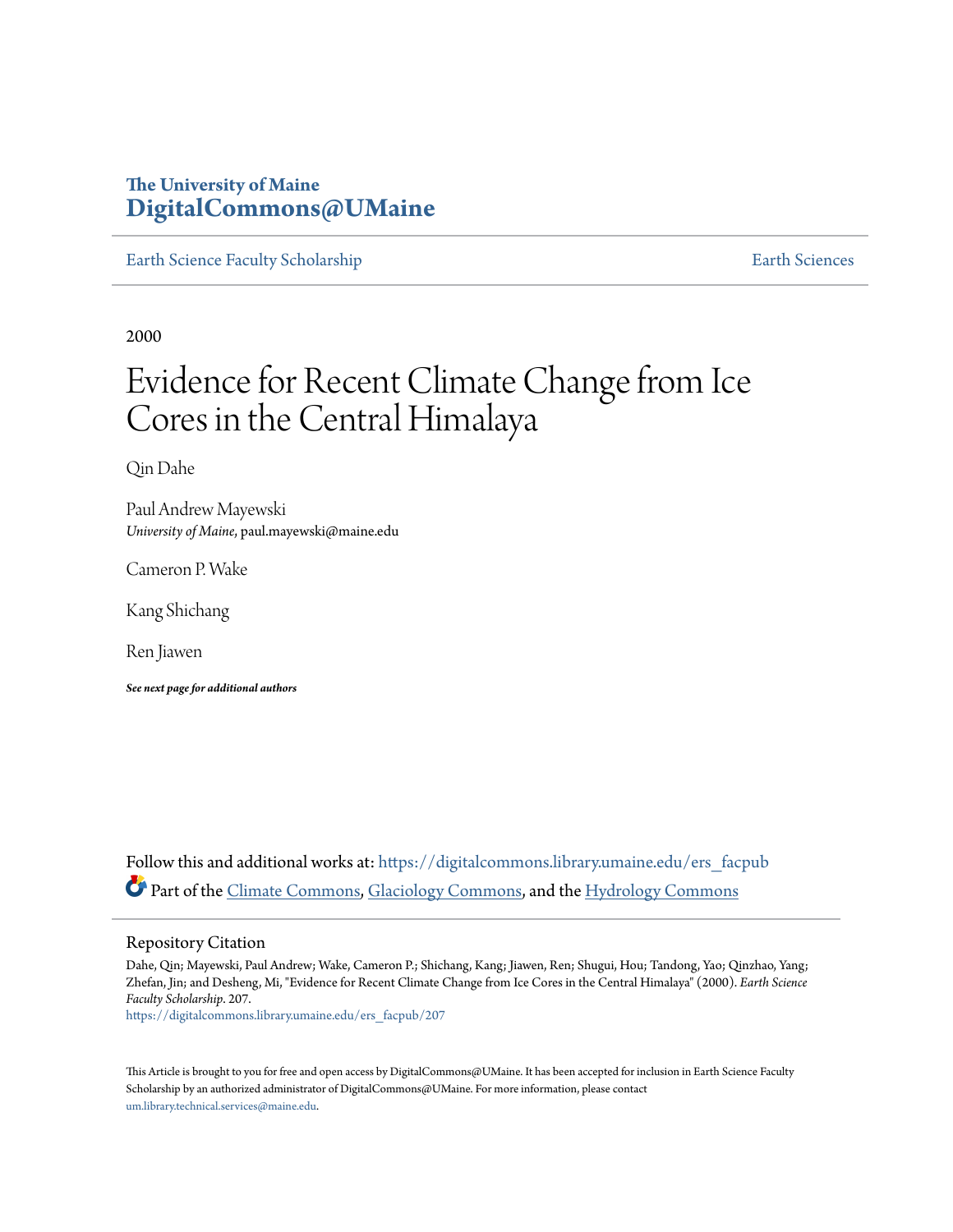#### **Authors**

Qin Dahe, Paul Andrew Mayewski, Cameron P. Wake, Kang Shichang, Ren Jiawen, Hou Shugui, Yao Tandong, Yang Qinzhao, Jin Zhefan, and Mi Desheng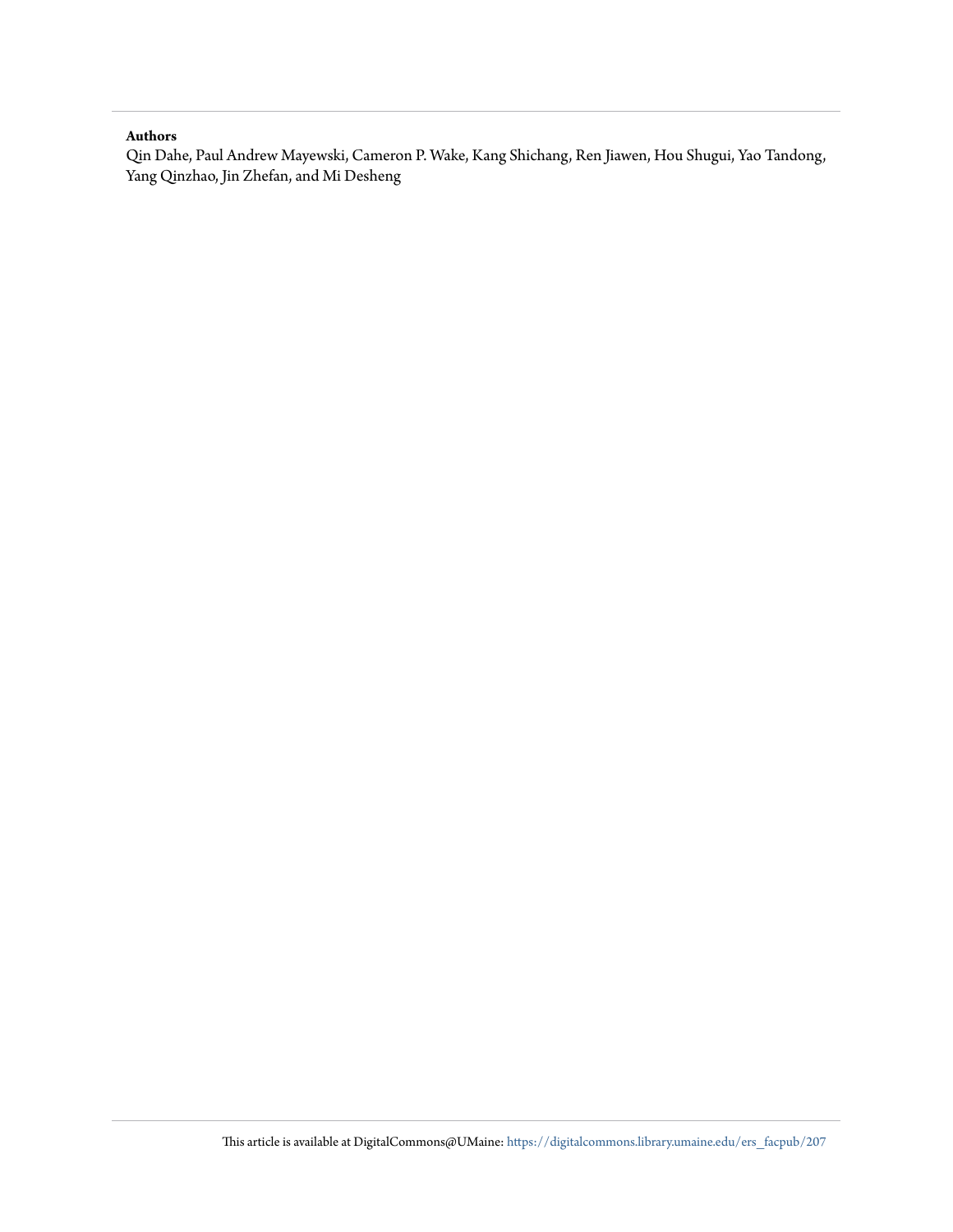## Evidence for recent climate change from ice cores in the central Himalaya

OIN DAHE,<sup>1</sup> PAUL A. MAYEWSKI,<sup>2</sup> CAMERON P. WAKE,<sup>2</sup> KANG SHICHANG,<sup>1</sup> REN JIAWEN,<sup>1</sup>

HOU SHUGUI,<sup>1</sup> YAO TANDONG,<sup>1</sup> YANG QINZHAO,<sup>2</sup> JIN ZHEFAN,<sup>1</sup> MI DESHENG<sup>2</sup>

 ${}^{1}$ Laboratory of Ice Core and Cold Regions Environment, Lanzhou Institute of Glaciology and Geocryology,<sup>\*</sup>

Chinese Academy of Sciences, Lanzhou, Gansu 730000, China

 ${}^{2}$ Climate Change Research Center, Institute for the Study of Earth, Oceans and Space,

University of New Hampshire, Durham NH 03824, U.S.A.

ABSTRACT. Comparison of the terminus locations of Rongbuk Glacier, Mount Everest, measured in 1966 and 1997 shows that in the past 30 years the glacier has retreated 170-270 m, measured in 1966 and 1997 shows that in the past 30 years the glacter has retreated 1/0–2/0 m,<br>equivalent to a retreat speed of 5.5–8.7 m a<sup>-1</sup>. During summer 1997, a 15 m firn core was<br>recovered from Dasuopu glacier (28° 6500 m a.s.l. on the north side of Mount Everest, and instrumental series representing regional-scale precipitation, atmospheric circulation and temperature suggests a change in the relative influence of these parameters on  $\delta^{18}O$  since the 1940s. The results of the comparison add to and lengthen the sparse array of instrument data available for the Tibetan (Qinghai-Xizang) Plateau and demonstrate a recent decline in moisture flux for at least the southern part of the plateau. Glacier retreat, associated with a recent increase in temperature in the region, is coincident with this period of decreased moisture flux.

#### **INTRODUCTION**

Despite its significant role in both the global climate system and the regional monsoon circulation system, relatively little is known about climate over the Tibetan (Oinghai-Xizang) Plateau, largely because of the limited number of meteorological stations and the plateau's unique topographic setting. A further problem is that the longest instrumental records from the region date back only to AD 1935. The sparsity of information about recent climate change over the Tibetan Plateau contrasts with our understanding of the general global increase in surface air temperature over the last few decades (Jones and others, 1986; Hansen and Lebedeff, 1988), the general increase in precipitation over recent decades in the mid- and high latitudes and the decrease in precipitation in the subtropics (Bradley and others, 1987; Folland and others, 1990). Clearly, more and longer records of both precipitation and temperature in this region are required in order to understand the plateau's role in the global to regional climate system and to predict future climate for this region.

Ice cores recovered from the high mountains of Asia provide some of the best records of past climate in the region (Mayewski and others, 1984; Thompson and others, 1988,

1989, 1995, 1997; Yao and others, 1992, 1995; Hou and others, 1999a). Interpretation of these records has been enhanced by spatially distributed, high-resolution studies of air, snow and ice throughout Asia (Wushiki, 1977; Mayewski and others, 1981; Mayewski and Lyons, 1983; Wake and others, 1990, 1993; Lyons and others, 1991; Rozanski and others, 1992; Wake and Stiévenard, 1995; Yao and others, 1996; Hou and others 1999b). These studies were used as a guide to understanding the ice-core record of recent climate change in this work.

While the isotopic content of precipitation in polar regions is dominated by the temperature effect (Dansgaard, 1964; Jouzel and others, 1987; Dansgaard and others, 1993), there exists a strong inverse relationship between the  $\delta^{18}$ O values in precipitation and the amount of precipitation in the tropics (Dansgaard, 1964; Rozanski and others, 1993). Furthermore, at tropical stations in monsoon climates (e.g. New Delhi and Hong Kong) mean monthly  $\delta^{18}O$  is inversely correlated with monthly temperature, confirming the dominant role of the amount effect in controlling the observed seasonal variations of  $\delta^{18}O$  in precipitation (Rozanski and others, 1993). In southern regions of the Tibetan Plateau and the Himalaya, the amount effect dominates over the influence of variations of monthly mean  $\delta^{18}$ O in precipitation (Wushiki, 1977; Wake and Stiévenard, 1995), while in the northeastern regions of the plateau the moisture source is a major factor in the spatial distribution of  $\delta^{18}$ O, and air temperature is also a controlling factor on temporal fluctuations of  $\delta^{18}O$  (Yao and others, 1996).

Now Cold and Arid Regions Environmental and Engineering Research Institute.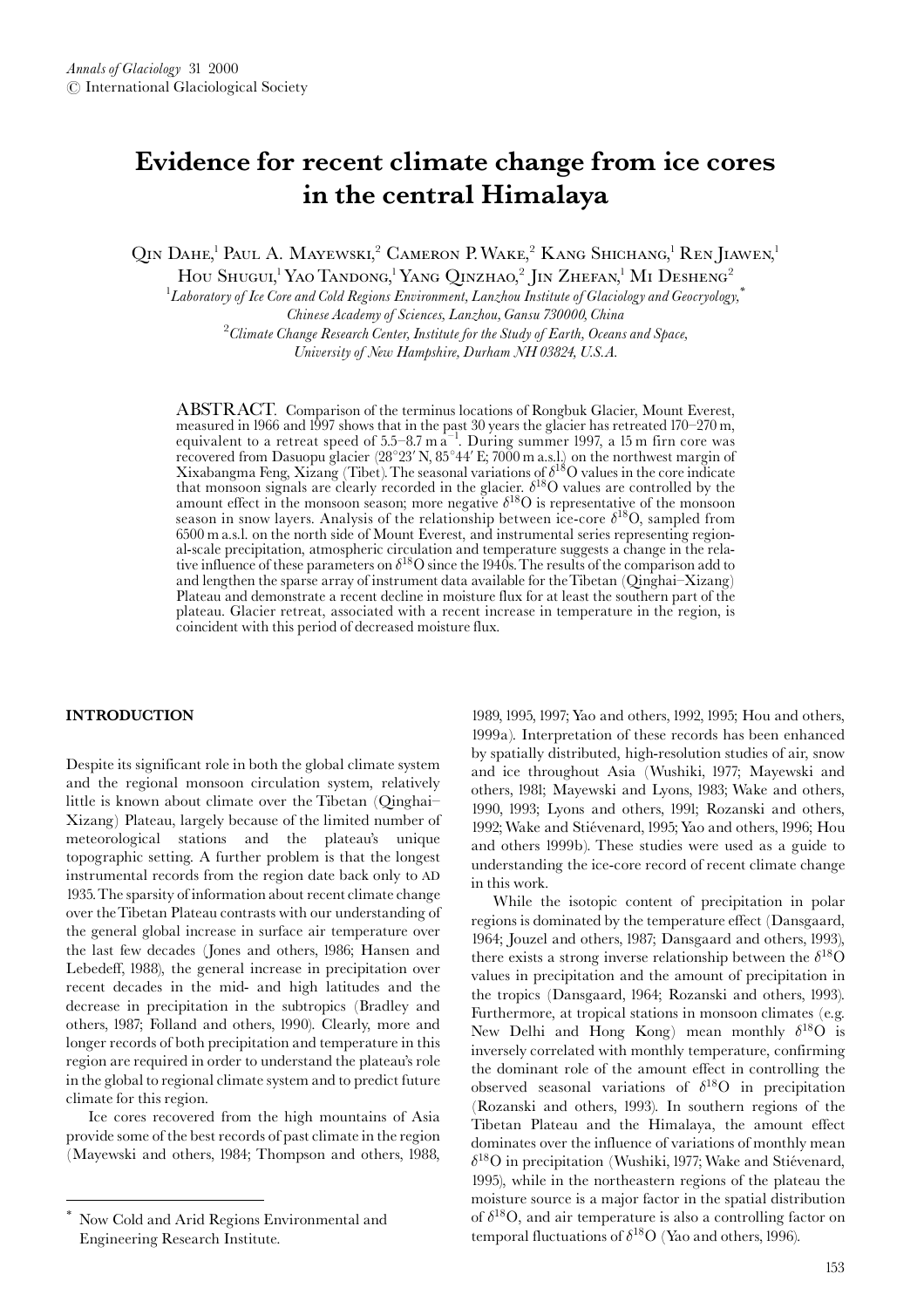Qin and others: Recent climate change in central Himalaya

Table 1. Fluctuations of the glacier terminus (serac area) in the northern Mount Everest region, 1966–97

| Glacier          | Retreat length | Retreat speed |  |
|------------------|----------------|---------------|--|
|                  | m              | $m^{-1}$      |  |
| Far East Rongbuk | 230            | 7.4           |  |
| East Rongbuk     | 170            | 5.5           |  |
| Middle Rongbuk   | 270            | 8.7           |  |

#### THE GLACIER RETREAT ON MOUNT EVEREST

During the Sino-American Expedition to Mount Everest in 1997, Middle Rongbuk Glacier, East Rongbuk Glacier and Far East Rongbuk (FER) Glacier were investigated and their terminus locations were measured using global positioning system techniques (Ren and others, 1998). In 1966, locations of glaciers on Mount Everest were investigated using terrestrial stereoscopic photography. Comparison of the 1997 with the 1966 measurements shows that in the past 30 years the glacier has retreated 170-270 m, equivalent to a retreat speed of  $5.5-8.7$  m  $a^{-1}$  (Table 1). Other studies also show a general decrease in glacier extent over the Himalaya and the Tibetan Plateau (Mayewski and Jeschke, 1979; Röthlisberger and Geyh, 1985; Shi and Ren, 1990; Kadota and Ageta, 1992; Yamada and others, 1992; Fujita and others, 1997). This suggests that climate in the region has generally been warming since the early 20th century.

#### **MONSOON-SIGNAL RECORDS**

During summer 1997, a 15.6 m firn core was recovered from a relatively flat part of Dasuopu glacier (28°23' N, 85°44' E; 7000 m a.s.l.) on the northwest margin of Xixabangma Feng in the central Himalaya (Fig. 1). The core was drilled using a Polar Ice Coring Office (PICO) shallow drill. Samples were collected at intervals of 5 cm (equivalent to about 30 samples per year) in a clean cold room. A total of 305 samples were obtained from the core. Oxygen-isotope analysis of all samples was performed using a Finnigan MAT-252 Spectrometer (accuracy 0.5%) in the Laboratory of Ice Core and Cold Regions Environment, Lanzhou, China.

This section focuses on the seasonal variation of  $\delta^{18}$ O values. Profiles of  $\delta^{18}$ O values with depth are shown in Figure 2. The core was dated down to summer 1988 by counting annual peaks of  $\delta^{18}O$  values. Average annual accumulation rate in the past decade is 0.75 m w.e. The 8 years for which there exists a complete annual record of  $\delta^{18}O$  values were used to study seasonal variability. Instrumental data from the closest meteorological station, Nyalam station (28°11'N, 85°58′ E; 3810 m a.s.l.; 20 km southeast of the drill site), were compared with the core data. In order to compare seasonal



Fig. 1. Locations of ice cores in the central Himalaya.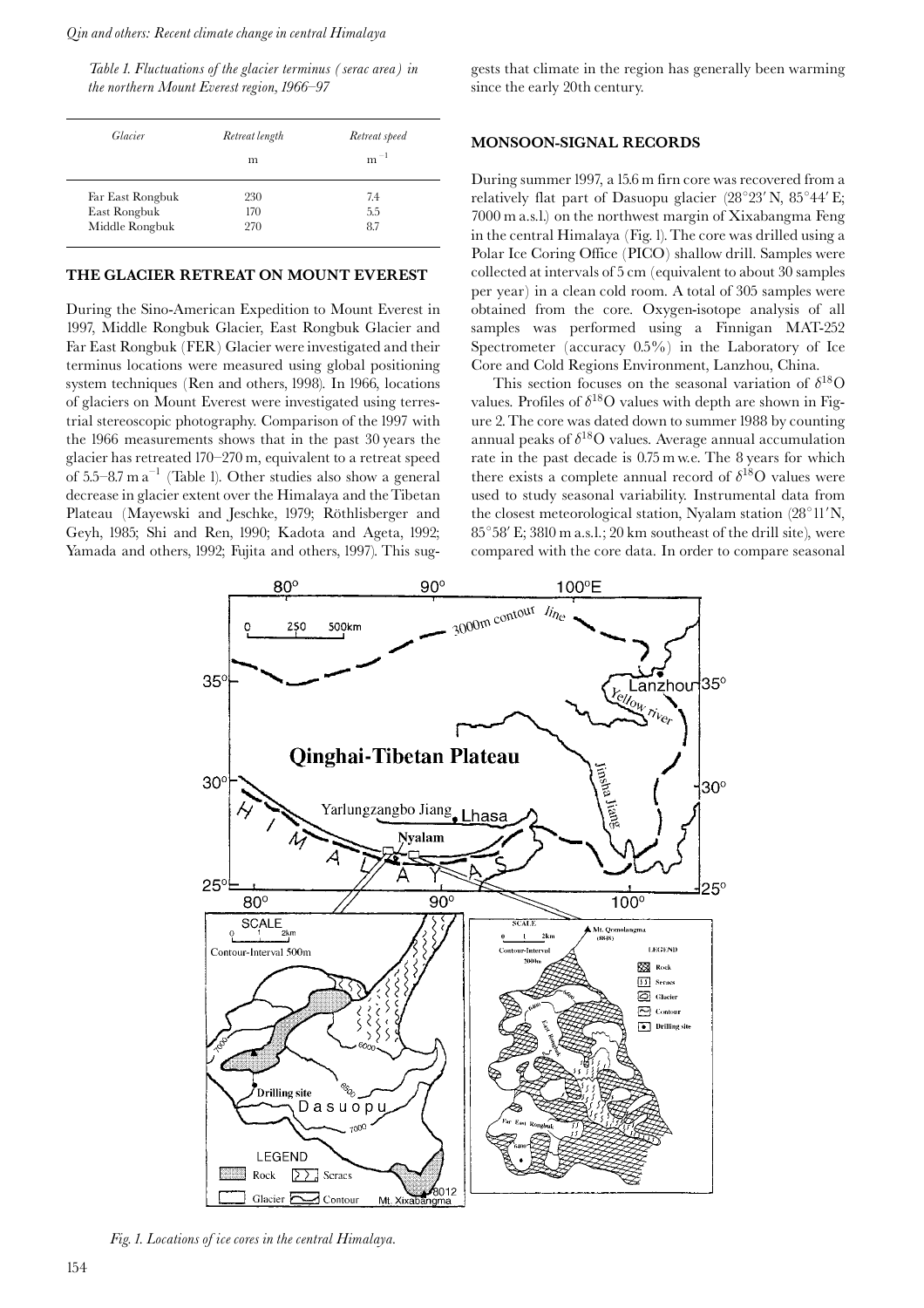

Fig. 2. Profile of  $\delta^{18}O$  with depth in Dasuopu firn core. Dating was performed by counting annual peaks of  $\delta^{18}O$ values. The coarse line shows the smoothing trend using weighted smoothing (five points smoothing).

signals in the firn core with meteorological data,  $\delta^{18}$ O values for each year (defined by the depth-age relationship) were assigned to 12 groups, with each group representing 1/12 of the annual accumulation. The time period of snow accumulation represented by each group was then calculated using the average seasonal distribution of annual precipitation at Nyalam station.

The most distinctive characteristic of the seasonal variations of  $\delta^{18}O$  is the low values that occur during the summer monsoon season (Fig. 3). In summer and early autumn, there is a strong inverse relationship between  $\delta^{18}$ O



Fig. 3. Seasonal variations of  $\delta^{18}O$  in Dasuopu firn core, compared with monthly air temperature and precipitation at Nyalam meteorological station, and monthly  $\delta D$ , air temperature and precipitation at Lhajung meteorological station, April 1974-March 1975.

values and monthly precipitation at Nyalam station. The lowest  $\delta^{18}$ O value corresponds to the highest precipitation, indicating that the amount effect is dominant at 7000 m a.s.l. in Xixabangma region during the monsoon season. This agrees with other studies (Wushiki, 1977; Grootes and others, 1989; Rozanski and others, 1993; Wake and Stiévenard, 1995). From late winter to mid-spring, both  $\delta^{18}$ O and mean monthly temperature at Nyalam station increase, suggesting that  $\delta^{18}$ O values reflect air temperature during this period. Comparing seasonal variations of  $\delta^{18}O$  in Dasuopu core with those of  $\delta\overline{D}$ in precipitation at Lhajung station located on the southern slope of the Himalayas (Wushiki, 1977), the same seasonal variation can be seen, the only difference being that the lowest  $\delta$ D value appears a little earlier at Lhajung than does the lowest  $\delta^{18}$ O value at Dasuopu.

As in many tropical and subtropical locations, the more isotopically depleted snowfall (lower  $\delta^{18}$ O values) at Dasuopu glacier occurs during the summer monsoon period due to the strong removal of the heavy-isotopic component during the intense monsoon rains spreading from the Indian coast to the Himalaya (Wushiki, 1977; Rozanski and others, 1993). In the pre-monsoon period (spring), higher  $\delta^{18}O$  values in precipitation may be attributed to the direct transportation of water vapor from the Bay of Bengal almost without rainfall over the southern slope of the Himalaya, and could be dominated by the temperature effect (Wushiki, 1977). In summary, the greatest depletion of  $\delta^{18}$ O in the firn-core layer which accumulated during the summer monsoon season reflects the amount effect, and this monsoon signal (seasonal  $\delta^{18}$ O signal) is well preserved in snow and ice layers of the high-elevation Dasuopu glacier.

#### CLIMATIC SIGNIFICANCE OF LONG-TERM <sup>18</sup>O **RECORD**

In May 1997, a 41 m core, covering the period 1815–1997, was drilled at 6500 m a.s.l. on FER Glacier, approximately 13 km north of the peak of Mount Everest (Fig. 1). FER is a valley glacier approximately 9 km long, and about 150 m thick in the accumulation area from measurements at several locations with a portable radio-echo sounding device. The ice core was recovered from a relatively flat part of the accumulation area using a new light drill (Eclipse), and sampled at a resolution of  $4 \text{ cm } (\sim 5.4 \text{ samples per year}).$ Current mean annual temperature (based on 10 m depth temperature) is  $-7^{\circ}$ C. Preservation of annual signals in the FER  $\delta^{18}O$  series (Fig. 4) can be distinguished based on calibration with known bomb horizons (1year counting error at this level) identified in the well-preserved total  $\beta$ activity profile from this core.

As mentioned above, in the central Himalaya the annual  $\delta^{18}$ O variation was controlled by precipitation amount in summer and by temperature in winter. To investigate the climatic significance of the long-term FER  $\delta^{18}$ O record, it is compared with instrumental and summary series of precipitation, regional atmospheric circulation and temperature.

The longest instrumental precipitation records in the Tibetan Plateau come from Lhasa and cover the period 1935–90. Longer, more densely spaced precipitation records are available for India for the period 1871-1991 (Parthasarathy and others, 1987, 1992). These areas are along paths taken by summer moisture entering the southern margin of the Tibetan Plateau, and are therefore utilized in this study. Empirical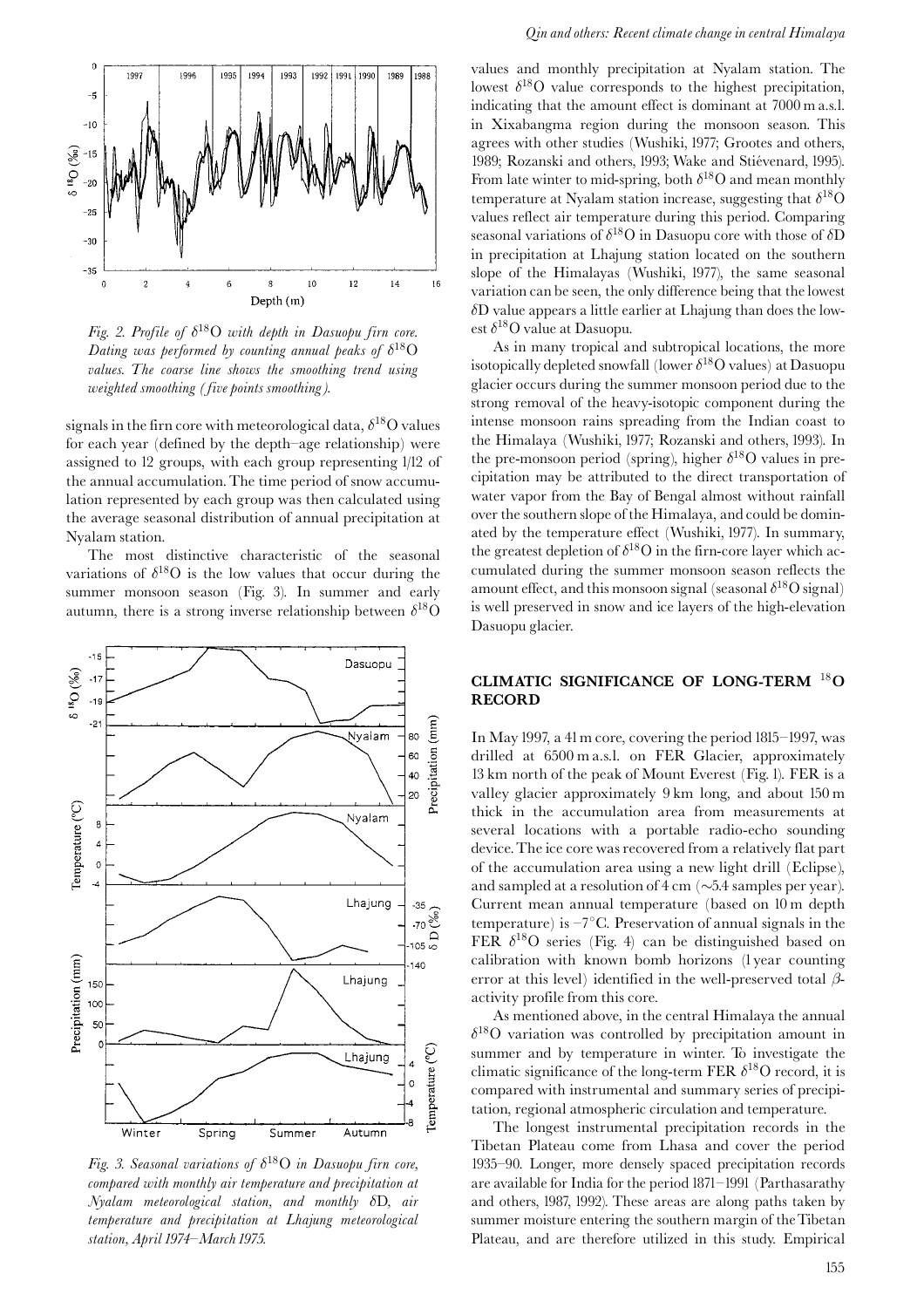

Fig. 4. FER ice-core  $\delta^{18}O$  series that emphasizes multi-decadal scale variability for AD 1814-1997. The coarse line shows the smoothing trend using weighted smoothing (five points smoothing).

orthogonal function (EOF) analyses (Meeker and others, 1995) of the Indian data reveal significant covariance between the FER  $\delta^{18}O$  time series and observations from northeast, northwest and southern India. Three representative regional series were selected for use in this study: region 3 for precipitation in northeast India (NE India Summer precipitation), region 13 for precipitation in northwest India (NW India Summer precipitation) and region 34 for precipitation in south India (S India Summer precipitation). A regional atmospheric circulation index that estimates the relative strength of the summer Southeast Asian low (SELMIN) over the period 1899-1997 was developed, based on the work of Trenberth and Paolino (1980), by determining the annual summer minima in sea-level pressure within the region 15- $60^{\circ}$  N,  $40-136^{\circ}$  E. Regional temperature, for the period 1880-1997 were taken from Hansen and Lebedeff (1988) and Hansen and others (1996).

To explore the potential influence of changes in temperature on the FER  $\delta^{18}$ O series during the summer (primary) period of moisture flux to FER Glacier, we use the summer series available from Geographic Information System (GIS) box 21 (Tibetan Plateau Su. tmp.) and GIS box 36 (India Su. tmp.), as well as GIS box 21 annual values (Tibetan Plat. Ann. tmp.). The longest period of overlap for FER  $\delta^{18}O$ , SELMIN, GIS box temperatures and Indian precipitation is 1899–1991. If Lhasa precipitation is added, the longest period of overlap is 1935-91. Since all of the meteorological values are reported as annual values, FER  $\delta^{18}$ O was resampled to yield average annual values (Fig. 5a).

Results of the EOF analyses for the two time intervals reveal the following associations (see Table 2). For the period AD 1899-1991, EOFla explains a significant amount of the variance in FER  $\delta^{18}O$ , S India Summer precipitation, SELMIN and NE India Summer precipitation. FER  $\delta^{18}$ O is positively associated with NE India Summer precipitation and negatively associated with SELMIN and S India Summer precipitation. NW India Summer precipitation, Tibetan Plateau temperatures and India summer temperatures have minimal or no association on this EOF (Fig. 5a). Thus FER  $\delta^{18}$ O variability



Fig. 5. (a) Annually averaged FER ice-core  $\delta^{18}O$  series (per mil) compared to EOF1a  $\delta^{18}O$  series, SELMIN (mbar), NE India Summer precipitation (mm), S India Summer precipitation (mm) and Tibetan Plateau annual temperature (°C). (b) Annually averaged FER ice-core  $\delta^{18}O$  series (per mil) compared to Tibetan Plateau annual temperature (°C), SELMIN (mbar) and Lhasa Summer precipitation (mm), (c) Annually averaged FER ice-core  $\delta^{18}O$  series (per mil) compared to SEL-MIN (mbar), NE India Summer precipitation (mm), S India Summer precipitation (mm) and Lhasa precipitation (mm). All data sources of  $(a)$ ,  $(b)$  and  $(c)$  are described in text.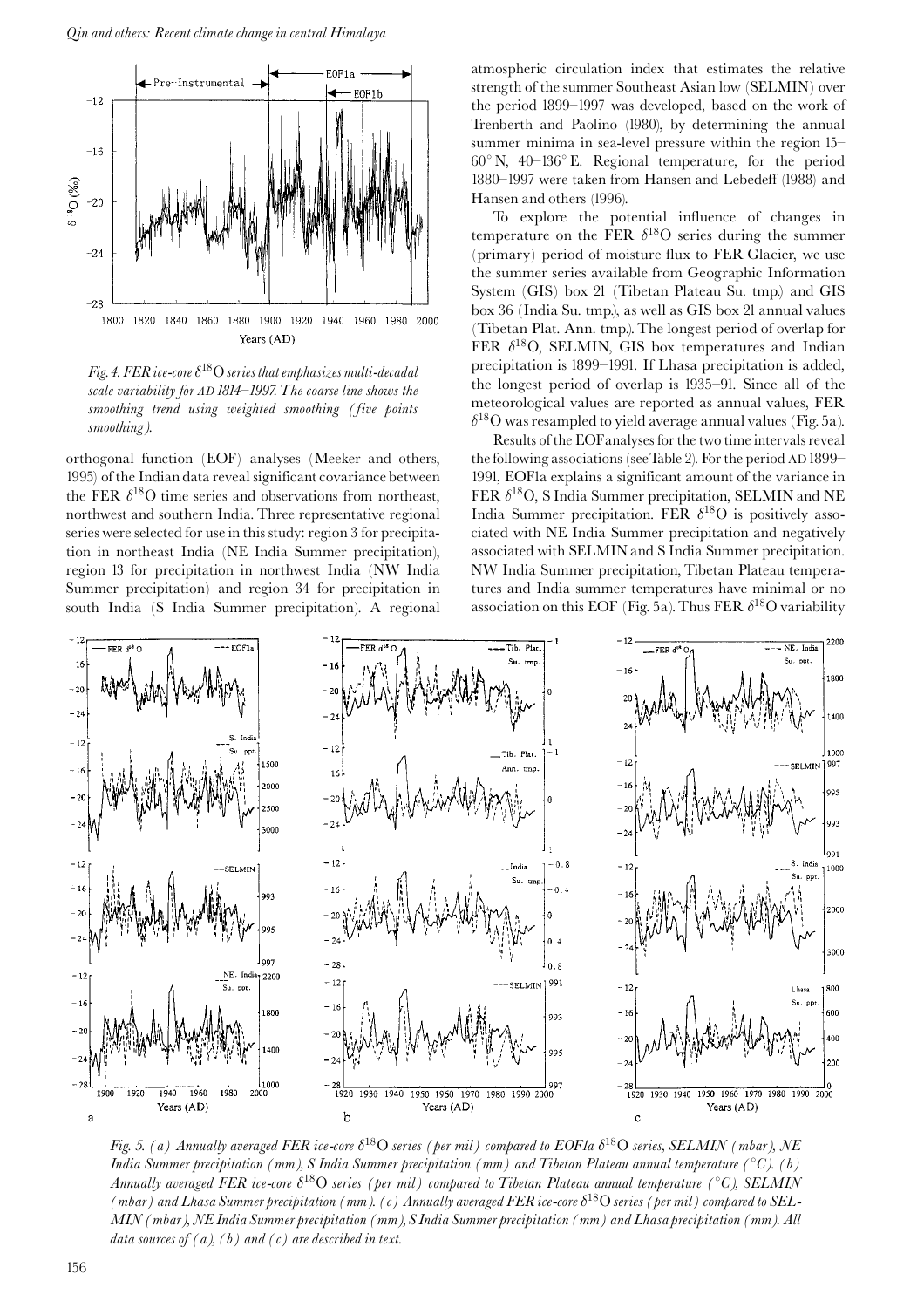Table 2. EOF associations for time periods a (1899–1991) and b (1935–91)

|                          | Variable                      | $\%$ var. | Rel. assoc. |
|--------------------------|-------------------------------|-----------|-------------|
| <b>EOF</b> <sub>la</sub> | FER $\delta^{18}$ O           | 41        | $^{+}$      |
|                          | S India Summer precipitation  | 45        |             |
|                          | <b>SELMIN</b>                 | 37        |             |
|                          | NE India Summer precipitation | 27        |             |
| <b>EOFI</b> b            | FER $\delta^{18}$ O           | 38        |             |
|                          | Tib. Plat. Ann. tmp.          | 65        |             |
|                          | Tib. Plat. Su. tmp            | 39        |             |
|                          | India Su. tmp.                | 37        |             |
|                          | SELMIN                        | 21        |             |
| EOF2b                    | FER $\delta^{18}$ O           | 19        | $\! +$      |
|                          | NE India Summer precipitation | 48        |             |
|                          | SELMIN                        | 37        |             |
|                          | S India Summer precipitation  | 27        |             |
|                          | Lhasa Summer precipitation    | 18        |             |

is strongly associated with precipitation in regions that fall within convergence zones for near-surface, 700 mbar summer atmospheric flow, namely, from S India and NE India to the FER ice-core site. The inverse association between FER  $\delta^{18}$ O and S India Summer precipitation is to be expected given the influence of precipitation amount on  $\delta^{18}$ O (Wushiki, 1977; Grootes and others, 1989; Rozanski and others, 1993; Wake and Stiévenard, 1995). It is concluded that the direct relationship between FER  $\delta^{18}$ O and NE India Summer precipitation reflects the influence of local moisture transport to FER that has undergone minimal isotopic fractionation.

Several prominent FER  $\delta^{18}$ O events (e.g. 1942–46) are associated with prominent SELMIN events. Since these covering series are associated inversely, we assume that deeper Southeast Asian lows result in more vigorous transport of moisture to FER. This assumption is consistent with the positive association between NE India Summer precipitation (proximal to FER) and less negative FER  $\delta^{18}$ O values noted above. In summary, a deeper Southeast Asian low is associated with more vigorous transport to FER, higher precipitation in NE India and less fractionated (less negative)  $\delta^{18}$ O values at FER. Previous studies have also suggested that changes in atmospheric circulation in the form of stronger (weaker) monsoons are associated with glacier advance (retreat) throughout the Himalaya and the surrounding region (Mayewski and Jeschke, 1979).

Examination of the relationships among FER  $\delta^{18}$ O values and meteorological records over the period 1935-91 reveals marked differences with the associations described for the 1899-1991 period. EOF1b explains a significant amount of the variance in the FER  $\delta^{18}$ O series and is negatively associated with much of the variance in Tibetan Plat. Ann. tmp., Tibetan Plat. Su. tmp., India Su. tmp. and SELMIN (Table 2; Fig. 5b). Therefore, the 1935-90 EOFIb analysis reveals that primary associations of FER  $\delta^{18}$ O with moisture and atmospheric circulation, which dominated from 1899 onwards, have been re-

Table 3. Annual precipitation (mm) over 10 year periods at Lhasa meteorological station

|               | 1960s | 1970s | 1980s |
|---------------|-------|-------|-------|
| Precipitation | 462.9 | 427.2 | 376.3 |

placed since approximately the 1940s by an association with temperature and atmospheric circulation (Fig. 5b). Further, the relationship between temperature and FER  $\delta^{18} \rm{O}$  revealed by EOFIb is negative (Fig. 5b), in contrast to the classic  $\delta^{18}O$ temperature association expected in polar regions and northern Tibet. Thus the general temperature increase noted over India and the Tibetan Plateau since the 1970s (Kang and others, 1998) is associated with more negative FER  $\delta^{18}$ O values. As noted in Figure 4, although displaying multiannual-scale variability the generally more negative  $\delta^{18}$ O values since 1960 appear to be part of a repeating structure similar to that commencing in 1875 and 1900-20. However, the meteorological associations or controls appear to be different, according to our EOF analysis. We assume that the general temperature increase over this vast region, which is strongly associated with FER  $\delta^{18}O$ , may have resulted in decreased thermal gradient over the region encompassing India and the Tibetan Plateau. This decrease, when coupled with a weakened Southeast Asian low, would reduce the strength of moisture-bearing circulation entering NE India and the Tibetan Plateau. Thus, the FER ice-core  $\delta^{18}$ O record provides a proxy for moisture flux to the Tibetan Plateau that is consistent with instrumental series from Lhasa. However, the FER  $\delta^{18}$ O record provides additional spatial detailing, a longer record and evidence of the potential influence of warming on atmospheric circulation in the region.

On a second EOF, EOF2b (orthogonal to EOF1b), the classic, pre-1935, association of FER  $\delta^{18}$ O with precipitation and atmospheric circulation is evident (Table 2; Fig. 5c). More negative FER  $\delta^{18}O$  values appear to be associated with a deeper Southeast Asian low, as expected from the pre-1935 portion of the record, and during such events both NE India Summer precipitation and Lhasa Summer precipitation increase while S India Summer precipitation decreases.

Since the mid-1960s, Lhasa Summer precipitation has been variable, but has generally decreased, especially from the 1960s to the 1980s (Table 3) (Kang and others, 1998). If it is associated with FER  $\delta^{18}O$ , as suggested above, the correlation may not always be evident on an annual basis, although it is clear at the multi-annual scale (Fig. 5c). The complex multiple controls on FER  $\delta^{18}$ O levels may be averaged out over multi-annual scales, revealing the general trends noted above. We suggest that the current FER  $\delta^{18}O/L$  has a Summer precipitation is controlled by changes in atmospheric circulation and temperature. From about 1940 to the 1970s, Southeast Asian low circulation deepened, driving precipitation more vigorously into the Tibetan Plateau. In addition, general cooling during this period may have increased thermal gradients, leading to more vigorous penetration of moisture into the Tibetan Plateau. During the period from the 1970s to about 1990, Southeast Asian low circulation generally weakened and Tibetan Plat. tmp. increased, while, as noted earlier, Lhasa Summer precipitation decreased. Temperature increases may lead to changes in atmospheric circulation that are less conducive to penetration of moisture-bearing air masses into the Tibetan Plateau.

Based on the assumption that the amount effect and atmospheric circulation are the primary controls on  $\delta^{18}$ O in the southern part of the Tibetan Plateau during the pre-1940 period, we examine the full FER  $\delta^{18}O$  record covering the period 1815–1997 (Fig. 4). The record displays significant decadal-scale variability and a prominent offset in values occurring around 1900. Prior to 1900,  $\delta^{18}$ O values are generally more negative, and after 1900 generally less negative. If these